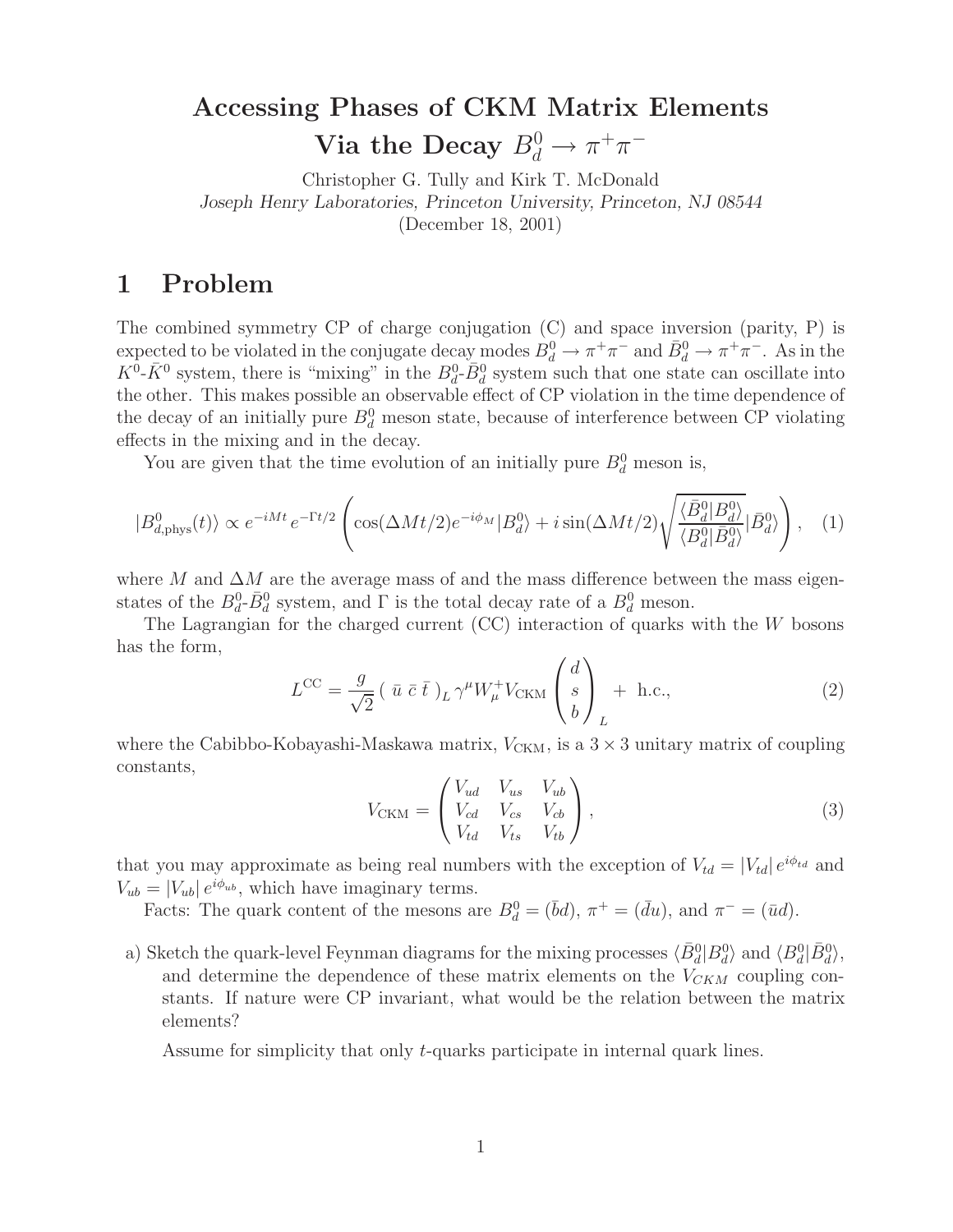b) Draw the Feynman diagrams for the conjugate tree-level decay processes  $B_d^0 \to \pi^+\pi^$ and  $\bar{B}_d^0 \to \pi^+ \pi^-$  and extract the dependence of the matrix elements for these processes on the  $V_{CKM}$  coupling constants.

There also exist "penguin" diagrams for these decays, which need not be considered here.

- c) Use the results of parts a) and b) to evaluate the time dependence of the decay rate of an initially pure  $B_d^0$  meson to  $\pi^+\pi^-$ . Identify the effect of CP violation in this.
- d) Use the unitarity constraint on  $V_{CKM}$  and your knowledge of the charged current interaction to numerically approximate the ratio of the imaginary parts of  $V_{ub}$  and  $V_{td}$ ,

$$
\frac{Im(V_{ub})}{Im(V_{td})}.
$$
\n(4)

## **2**  $\frac{1}{2}$

a)  $B_d^0 \rightarrow \bar{B}_d^0$  mixing is described by the two box diagrams:



The Lagrangian (2) tells us the vertex involving the d quark in the initial state, and that with the  $\bar{d}$  quark in the final state, have coupling factor  $V_{td}$  of the  $V_{CKM}$  matrix, while the vertex with the  $\bar{b}$  quark in the initial state, and that with the b quark in the final state have coupling factor  $V_{tb}^{\star}$  of the Hermitian conjugate matrix  $V_{CKM}^{\dagger}$ . Hence, the matrix element is,

$$
\langle \bar{B}^0 | B^0 \rangle \propto (V_{td} V_{tb}^*)^2 = V_{tb}^2 |V_{td}|^2 e^{2i\phi_{td}}.
$$
 (5)

The diagrams for the conjugate process  $\bar{B}_d^0 \to B_d^0$  are: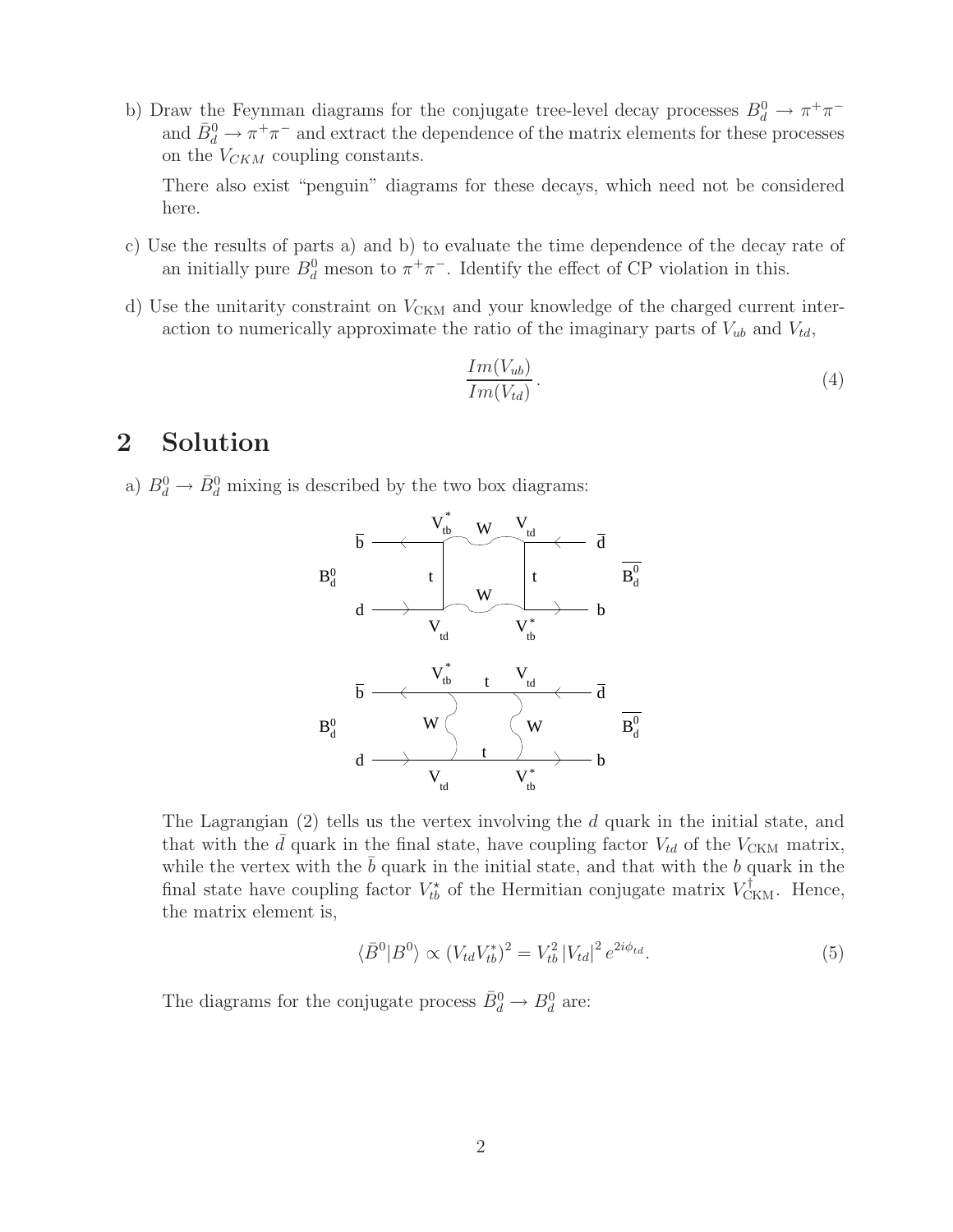

Hence, the matrix element for the conjugate process is,

$$
\langle B^{0} | \bar{B}^{0} \rangle \propto (V_{td}^{*} V_{tb})^{2} = V_{tb}^{2} |V_{td}|^{2} e^{-2i\phi_{td}}.
$$
 (6)

If CP were conserved, the matrix elements for the conjugate processes should have equal values, and hence  $\phi_{td}$  would be zero.

b) The tree diagrams for the decays  $B^0(\bar{B}^0) \rightarrow \pi^+ \pi^-$  are:



The matrix element for  $B^0 \to \pi^+ \pi^-$  is read off of the first diagram as,

$$
\langle \pi^+ \pi^- | B^0 \rangle \propto V_{ud} V_{ub}^* = V_{ud} |V_{ub}| e^{-i\phi_{ub}}.
$$
 (7)

while the matrix element for  $\bar{B}^0 \to \pi^+ \pi^-$  is read off of the second diagram as,

$$
\langle \pi^+ \pi^- | \bar{B}^0 \rangle \propto V_{ud}^* V_{ub} = V_{ud} V_{ub} = V_{ud} |V_{ub}| e^{i\phi_{ub}}.
$$
\n(8)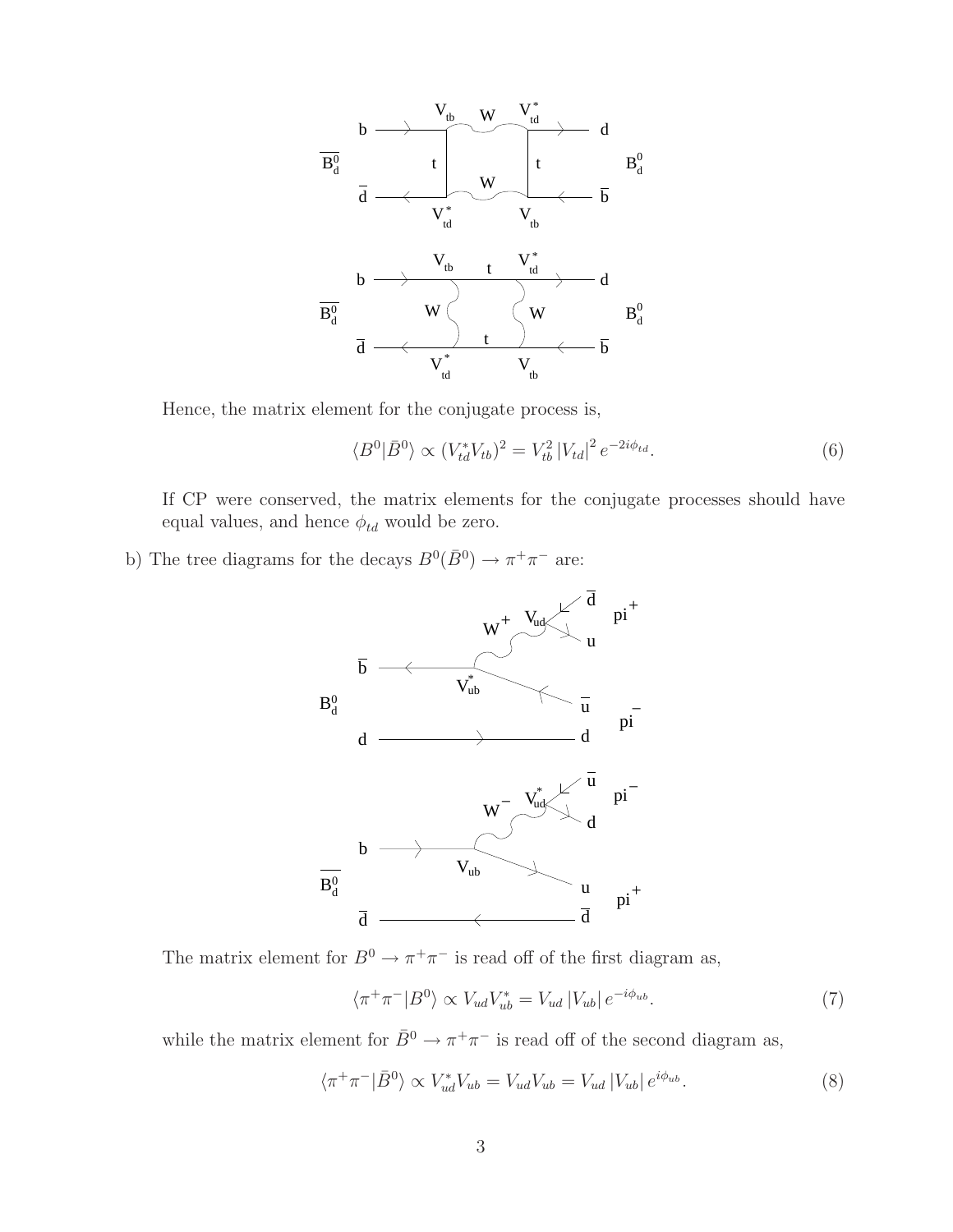Again, if CP were conserved, we expect that these two matrix elements would have equal values (since  $\text{CP}|\pi^+\pi^-\rangle = +|\pi^+\pi^-\rangle$  for a spin-0 state), so that  $\phi_{ub}$  would be zero.

The simplicity of the results  $(7)-(8)$  is marred by the existence of so-called "penguin" (loop) diagrams for the decay  $B^0 \to \pi^+\pi^-$ , which diagrams have different weak phases, and whose amplitudes relative to that of the tree diagrams are difficult to calculate. In principle, the relative amplitudes of the penguin and tree diagrams can be resolved by a combined analysis of the decays  $B_d^{\pm} \to \pi^{\pm} \pi^0$ ,  $B_d^0(\bar{B}_d^0) \to \pi^0 \pi^0$ , and  $B_d^0(\bar{B}_d^0) \to \pi^+ \pi^-$ , although this will be quite difficult in practice. See,

http:/kirkmcd.princeton.edu/examples/sixways.pdf

c) Using the results of part a), the time evolution (1) an initially pure  $B^0$  can now be written as,

$$
B_{\rm phys}^0(t) \propto \cos(\Delta M t/2)B^0 + i\sin(\Delta M t/2)e^{2i\phi_{td}}\bar{B}^0.
$$
 (9)

Using the result of part b,) the amplitude for the decay of  $B^0_{\text{phys}}(t)$  to  $\pi^+\pi^-$  can now be written as,

$$
\langle \pi^+ \pi^- | B_{\text{phys}}^0(t) \rangle \propto \cos(\Delta M t/2) e^{-i\phi_{ub}} B^0 + i \sin(\Delta M t/2) e^{2i\phi_{td}} e^{i\phi_{ub}} \bar{B}^0
$$
  
 
$$
\propto \cos(\Delta M t/2) B^0 + i \sin(\Delta M t/2) e^{2i(\phi_{td} + \phi_{ub})} \bar{B}^0, \tag{10}
$$

and the decay rate is,

$$
\Gamma_{B^0_{\text{phys}}(t)\to\pi^+\pi^-} \propto \left| \cos(\Delta Mt/2) + i \sin(\Delta Mt/2) e^{2i(\phi_{td} + \phi_{ub})} \right|^2. \tag{11}
$$

The interference terms in the rate are,

$$
i\sin(\Delta Mt/2)\cos(\Delta Mt/2)e^{2i(\phi_{td}+\phi_{ub})} - i\sin(\Delta Mt/2)\cos(\Delta Mt/2)e^{-2i(\phi_{td}+\phi_{ub})}\n\times -\sin 2(\phi_{td}+\phi_{ub})\sin(\Delta Mt),
$$
\n(12)

which causes a directly measurable change in the time-dependent decay rate due to the CP violating phases  $\phi_{td}$  and  $\phi_{ub}$ .

If we had begun at  $t = 0$  with a pure  $\bar{B}^0$  state, the sign of the interference term would be reversed. Hence, the CP-violating interference term (12) leads to a nonzero asymmetry of time-dependent rate of decay of initially pure  $B^0$  and  $\bar{B}^0$  states.

To observe the effect (12), we must know that at  $t = 0$  the B was in fact a pure  $B^0$ . But in general, B mesons are produced in particle-antiparticle pairs, and both the B and  $B$  immediately begin to evolve into mixed states. Decays of the second  $B$  to final states that are not self conjugate are often used to determine whether it was a B or  $\bar{B}$ at the time of its decay. If the  $B$ - $B$  pair was produced in a pure 2-particle quantum state, then we would know that the first  $B$  was the anti of the second  $B$ , but only at the moment of the decay of the second particle – even though the two particles are separated in space (EPR paradox).<sup>1</sup>

<sup>1</sup>A. Einstein, B.Podolsky and N. Rosen, *Can Quantum Mecanical Description of Reality Be Considered Complete?* Phys. Rev. **47**, 777 (1935), http://kirkmcd.princeton.edu/examples/QM/einstein\_pr\_47\_777\_35.pdf